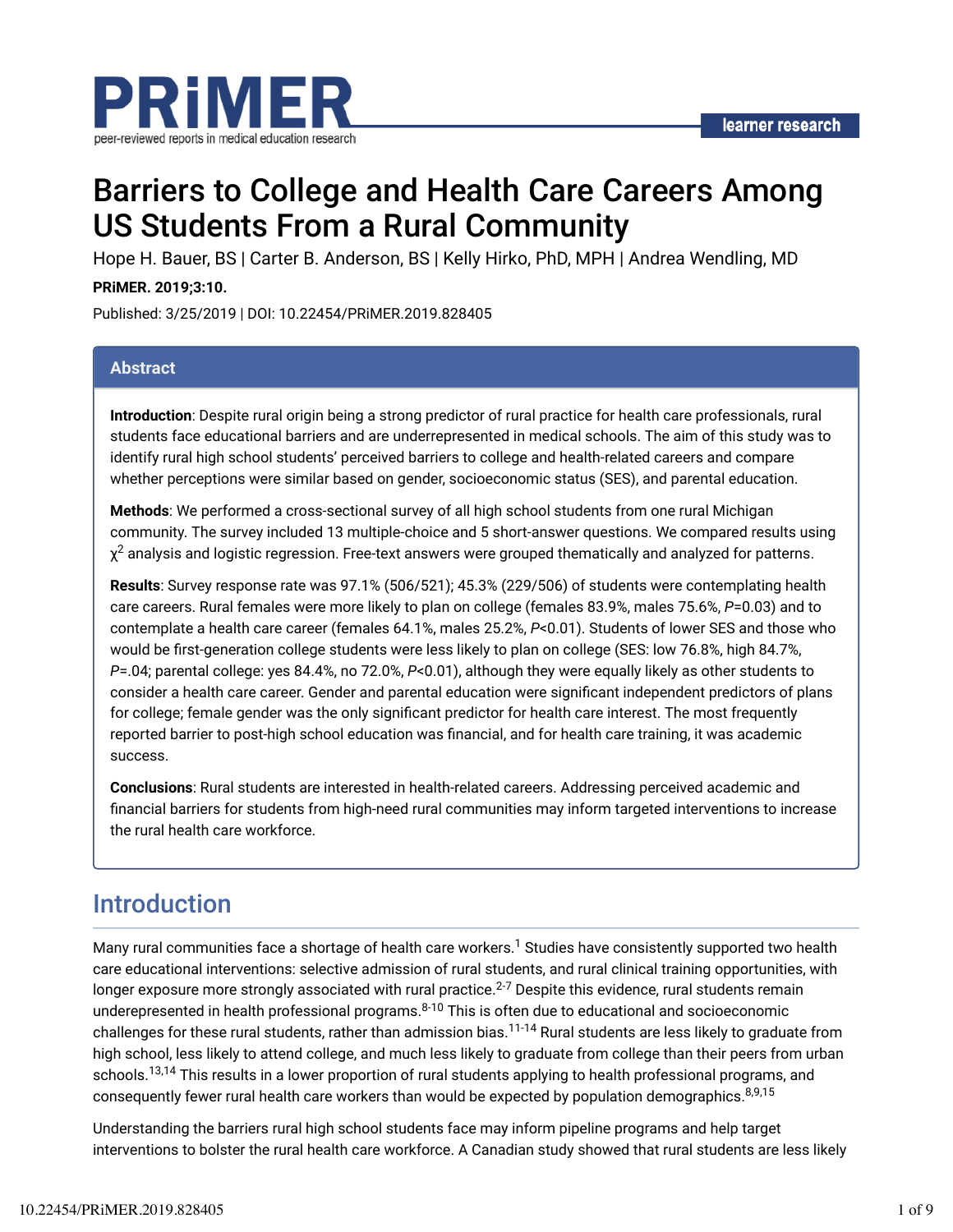than urban students to contemplate health care careers,<sup>16</sup> with barriers postulated including distance to education, finances, and lack of role models.<sup>17,18</sup> An Australian qualitative study supported distance, cost, and insufficient information as barriers.<sup>19</sup> However, no studies have explored this issue from the perspective of rural US high school students. The aim of this pilot study was to identify interest in and perceived barriers to higher education and healthrelated careers, as reported by high school students from an isolated rural community in Michigan.

## **Methods**

This cross-sectional study explored rural students' educational and career goals and perceived educational barriers. The survey included five demographic questions, seven questions about educational and career plans, and one question exploring students' perceptions of the impact of rural upbringing. Students also listed educational barriers using free text.

Alpena, Michigan (population 10,122)<sup>20</sup> is the largest population center of Alpena County, a rural county in Northern Michigan.<sup>21</sup> Alpena is assigned a Rural Urban Continuum Code of 7 (Nonmetro-Urban population of 2,500 to 19,999, not adjacent to a metro area),<sup>22</sup> a Frontier and Remote Area Level 2 (areas where the majority of the population lives 60 minutes or more from urbanized areas, $^{23}$  and is a medically underserved population. $^{24}$  A survey was administered anonymously via Google Forms to all students attending Alpena High School from February 3-12, 2017, who did not opt out of participation via a parental consent form. Students had an additional opt-out option on the survey itself.

Data was analyzed using IBM SPSS Statistics, version 24. Responses were compared using  $\chi^2$  and logistic regression, with significance set at *P<*0.05. Two researchers separately coded free-text quotes and grouped them into themes using immersion and crystallization. Codes and themes were cross checked, and any discrepancies were discussed until consensus was reached. Frequency of quotes was compared within each theme through counts of individuals.

The Munson Medical Center Institutional Review Board determined the project was exempt.

## **Results**

Survey response rate was 97.1% (506/521); 274 respondents (54.2%) identified as female, 209 (41.3%) male, and the remaining 23 (4.5%) did not identify as either gender; 459 (90.7%) were Caucasian. The majority planned on attending college (80.2%). See Table 1 for student demographic information and educational/career plans.

Table 2 delineates student interest in a health care career as related to gender, socioeconomic status (as measured by eligibility for free or reduced lunch), and parental education. High school females in our study pool were more likely to plan on attending college and to contemplate a health care career. Students of lower SES and those who would be first-generation college students were less likely to plan on college, although they were equally likely as other students to be considering a health care career. Multivariate logistic regression models were constructed for college plans and health care interest using gender, SES, and parental education as independent variables. Gender and parental education were significant independent predictors of plans for college (female gender odds ratio [OR] 2.0, P<0.01; parental college OR 2.6, P<0.01; full model χ<sup>2</sup> [3, N=444]=20.9, P<0.01). With regression modeling of the impact of these three variables on health care interest, gender was the only significant independent predictor (female OR 4.9, P<0.01; full model  $\chi^2$ [3,N=434]=65.1, P<0.01).

Education/work plans and perception of rural impact were also compared by student class level. There were no significant differences by class level in any education or work plans or in the perception of rural impact, with one exception. Of the four classes, freshman were most likely to respond "yes" or "maybe" to plans for a master's or doctorate degree (130/145, 89.6%) and seniors were the least likely (64/72, 71.9%; *P*=0.01).

Short-answer responses describing barriers were grouped thematically (Table 3). The most frequently reported perceived barriers to college were financial (Figure 1), while the most frequently reported barriers to pursuing health care careers were academic concerns (Figure 2).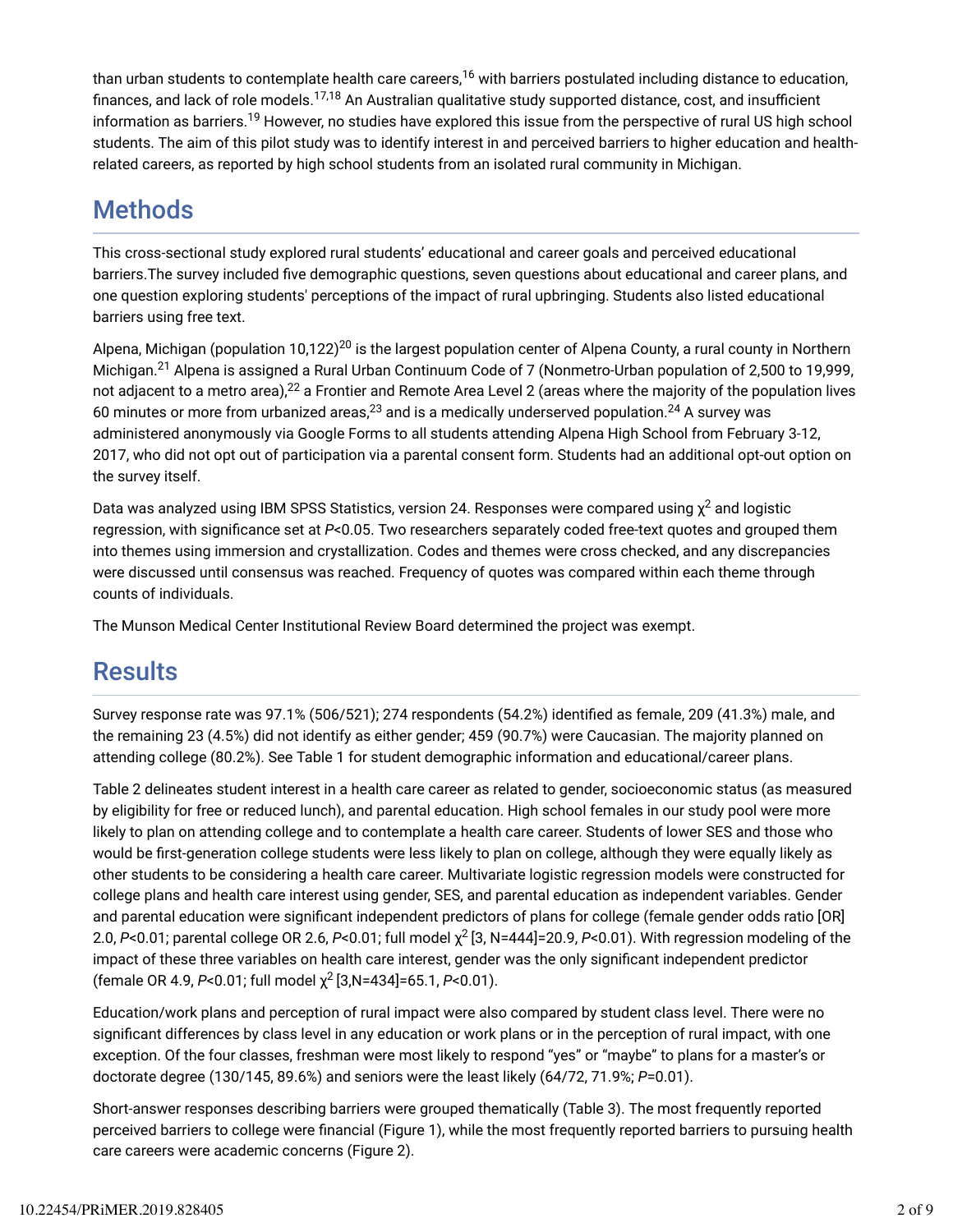# **Conclusions**

This study of educational goals, health care-related career plans, and barriers as perceived by high school students from a rural county in Michigan shows that although many rural students contemplate college and health care careers, these students anticipate significant barriers including financial, academic, and social concerns. Understanding and addressing these perceived barriers early in rural students' education may help to alleviate concerns $^{25}$  and increase the likelihood of college attendance and success.

This study supports previous work demonstrating a relationship between parental education and likelihood of considering college, although SES did not remain a significant predictor—a difference from previous work. $^{14,26}$ Providing rural high schoolers with mentorship and encouragement—especially for those without family experience with higher education—may be an effective community-based educational strategy to address this initial barrier.

Many rural students' concerns about college success and health care career training were centered around financial issues, with some eliminating options early because financial concerns were so high. Counseling rural students early in their high school years about need-based educational scholarships and grants, loan repayment opportunities for rural health professionals, and programs such as the National Health Service Corps could potentially address financial concerns.

Students were concerned about their readiness for college studies. Academic concerns could be addressed through guidance counselors and career mentors, who could provide information about academic requirements for various programs. Rural high schools could invite alumni who are successfully attending college, recent college graduates, and those enrolled in health professional programs to speak about their experience to current high school students. Seeing graduates from their own high schools successfully navigating these educational paths may help rural students better visualize their own success.

This study had several limitations, the most important being that only one rural Michigan county was surveyed, limiting generalizability. The survey combined health-related careers when inquiring about interest, limiting information about specific health care paths. The survey also did not provide a definition of "health care career," which may have affected responses.

Understanding the financial and academic concerns of high school students from high-need rural communities may help inform targeted strategies to address these concerns, and potentially increase medical practitioners in rural communities in the future.

# Tables and Figures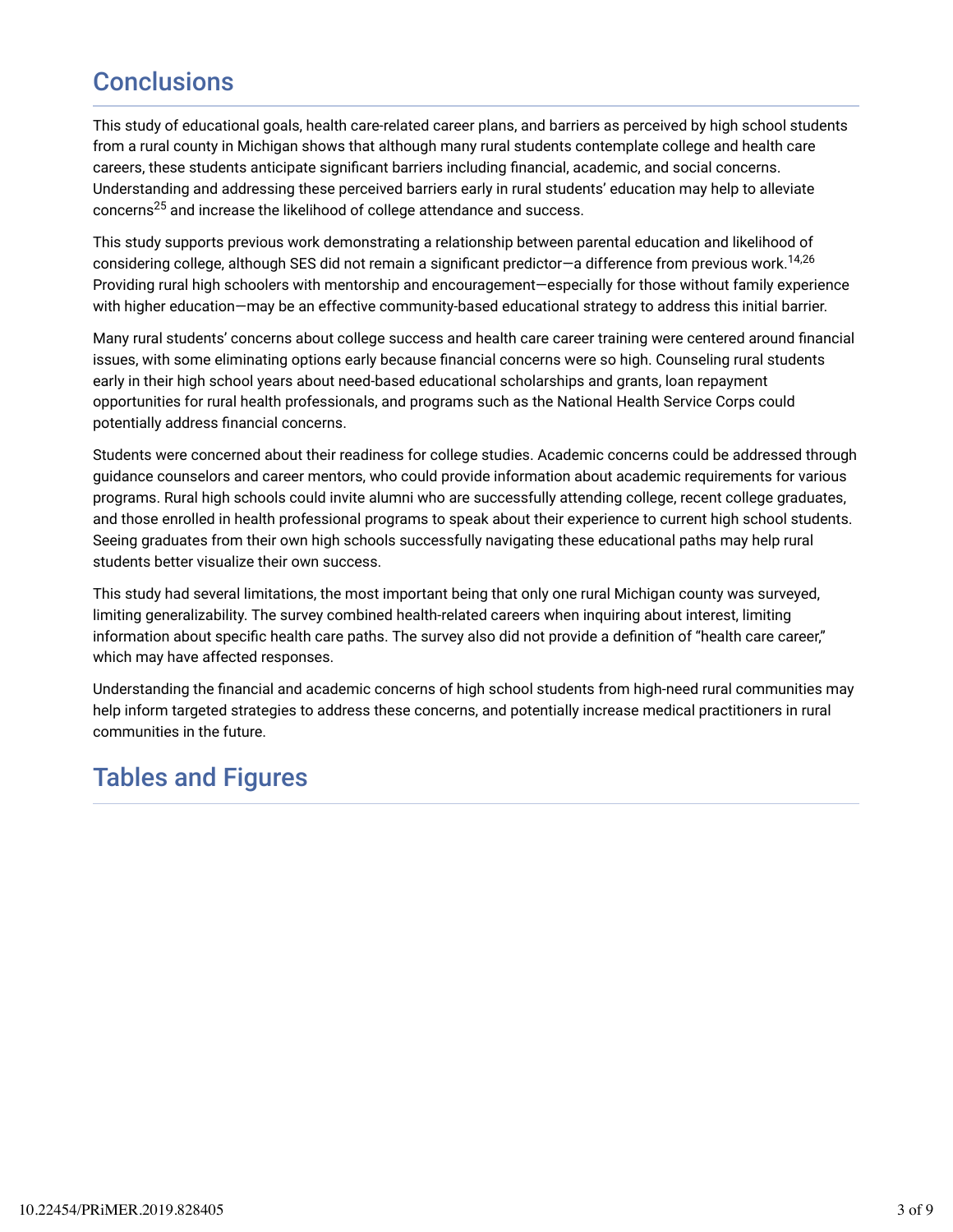|                              |                                                          | Female                                                          | 274 (54.2%)  |
|------------------------------|----------------------------------------------------------|-----------------------------------------------------------------|--------------|
|                              | Gender                                                   | Male                                                            | 209 (41.3%)  |
|                              |                                                          | Other/prefer not to say                                         | 23 (4.5%)    |
|                              |                                                          | Freshman                                                        | 149 (29.4%)  |
|                              |                                                          | Sophomore                                                       | 134 (26.5%)  |
|                              | Grade                                                    | Junior                                                          | 132 (26.1%)  |
| Demographics                 |                                                          | Senior                                                          | 91 (18.0%)   |
|                              |                                                          | Asian/Pacific Islander                                          | $7(1.4\%)$   |
|                              |                                                          | Black/African American                                          | $10(2.0\%)$  |
|                              |                                                          | Hispanic                                                        | $6(1.2\%)$   |
|                              | Race                                                     | Native American                                                 | $6(1.2\%)$   |
|                              |                                                          | White/Caucasian                                                 | 459 (90.7%)  |
|                              |                                                          | Other/prefer not to say                                         | 18 (3.6%)    |
|                              |                                                          | Parent with college degree                                      | 340 (67.2%)  |
|                              | Did either of your parents complete a<br>college degree? | No college degree                                               | 164 (32.4%)  |
| Socioeconomic                |                                                          | Did not answer                                                  | $2(0.4\%)$   |
| status                       |                                                          | Yes                                                             | 185 (36.6%)  |
|                              | Are you eligible to receive free or<br>reduced lunch?    | No                                                              | 281 (55.5%)  |
|                              |                                                          | Did not answer                                                  | 40 (7.9%)    |
|                              |                                                          | Yes                                                             | 499 (99.6%)  |
|                              | complete high school?                                    | No                                                              | $7(1.4\%)$   |
|                              | enter the workforce directly after high                  | Yes                                                             | 192 (37.9%)  |
|                              | school?                                                  | No                                                              | 314 (62.1%)  |
|                              |                                                          | Yes                                                             | 65 (12.8%)   |
|                              | attend a trade school?                                   | No                                                              | 441 (87.2%)  |
|                              | attend a 2-year college, such as a                       | Yes                                                             | 306 (60.5%)  |
|                              | community college?                                       | No                                                              | 200 (39.5%)  |
| Education and<br>work plans: | attend a four-year college or                            | Yes                                                             | 406 (80.2%)  |
| Do you plan to               | university?                                              | No                                                              | 100 (19.8%)  |
|                              |                                                          | Yes                                                             | 209 (41.3%)  |
|                              | pursue a master's degree or                              | No                                                              | 85 (16.8%)   |
|                              | doctorate?                                               | Maybe                                                           | 198 (39.1%)  |
|                              |                                                          | Did not answer                                                  | 14 (2.8%)    |
|                              |                                                          | Yes                                                             | 144 (28.5%)  |
|                              | Are you interested in a health care                      | No                                                              | 266 (52.6%)  |
|                              | career?                                                  | Maybe                                                           | 85 (16.8%)   |
|                              |                                                          | Did not answer                                                  | 11 $(2.2\%)$ |
| Rural impact                 | Do you believe being from a rural area                   | Yes-it will make it harder for me to achieve<br>my goals.       | 159 (31.4%)  |
|                              | will affect your ability to pursue your                  | Yes-it will make it easier to achieve my goals.                 | 61 (12.1%)   |
|                              | goals?                                                   | No-it will not make it easier or harder to<br>achieve my goals. | 286 (56.5%)  |

## Table 1: Participant Demographics, Educational and Career plans, and Perceived Rural Impact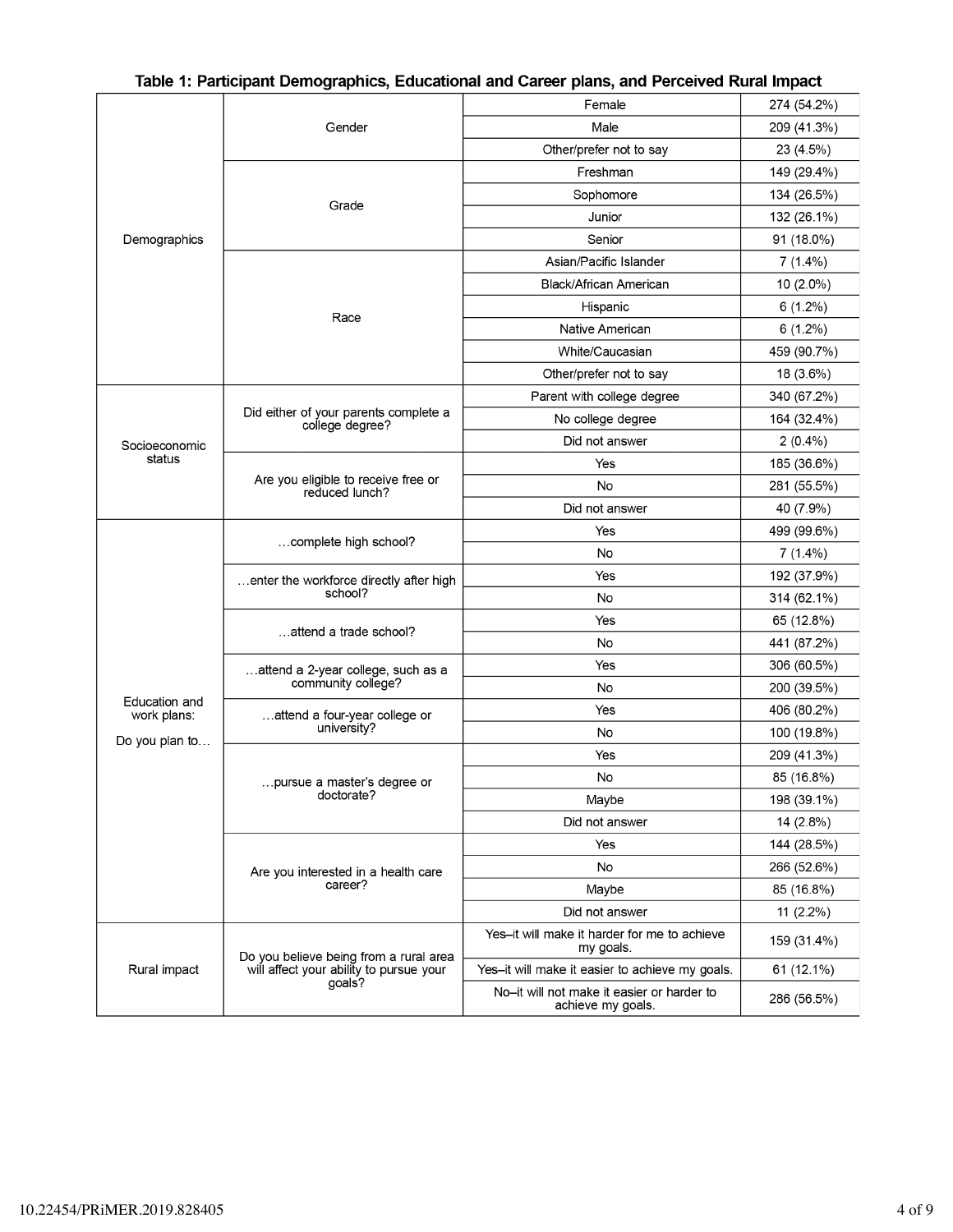| Table 2: Interest in College and Health Care Careers Based on |  |
|---------------------------------------------------------------|--|
| <b>Students' Gender, SES, and Parental Education</b>          |  |

|                       |                      | <b>Planning College</b> |                  | <b>Contemplating Health Caret</b> |             |                   |                                |
|-----------------------|----------------------|-------------------------|------------------|-----------------------------------|-------------|-------------------|--------------------------------|
|                       |                      | <b>Yes</b>              | <b>No</b>        | $\chi^2$<br>P Value               | <b>Yes</b>  | <b>No</b>         | $P \overbrace{Value}^{\chi^2}$ |
| Gender                | Female               | 230<br>$(83.9\%)$       | 44<br>$(16.1\%)$ | 4.7<br>$P=0.03*$                  | 173 (64.1%) | 97 (35.9%)        | 68.3<br>$P<0.01*$              |
|                       | Male                 | 158<br>$(75.6\%)$       | 51<br>$(24.4\%)$ |                                   | 51 (25.2%)  | 151<br>$(74.8\%)$ |                                |
| <b>SES</b>            | Low                  | 142<br>$(76.8\%)$       | 43<br>$(23.2\%)$ | 4.12<br>$P=0.04*$                 | 81 (45.0%)  | 99 (55.0%)        | .326<br>$P = 0.57$             |
|                       | High                 | 238<br>$(84.7\%)$       | 43<br>$(15.3\%)$ |                                   | 133 (48.2%) | 143<br>$(51.2\%)$ |                                |
| Parental<br>education | College degree       | 287<br>$(84.4\%)$       | 53<br>$(15.6\%)$ | 10.1<br>$P<0.01*$                 | 147 (44.0%) | 187<br>$(56.0\%)$ | 1.81<br>$P = 0.15$             |
|                       | No college<br>degree | 118<br>$(72.0\%)$       | 46<br>$(28.0\%)$ |                                   | 81 (50.9%)  | 78 (49.1%)        |                                |

Total values do not consistently equal 506 because responses of "other" or "prefer not to say" were excluded from analysis.<br>† Students who chose "yes" or "maybe" in response to the question "Are you interested in a healthc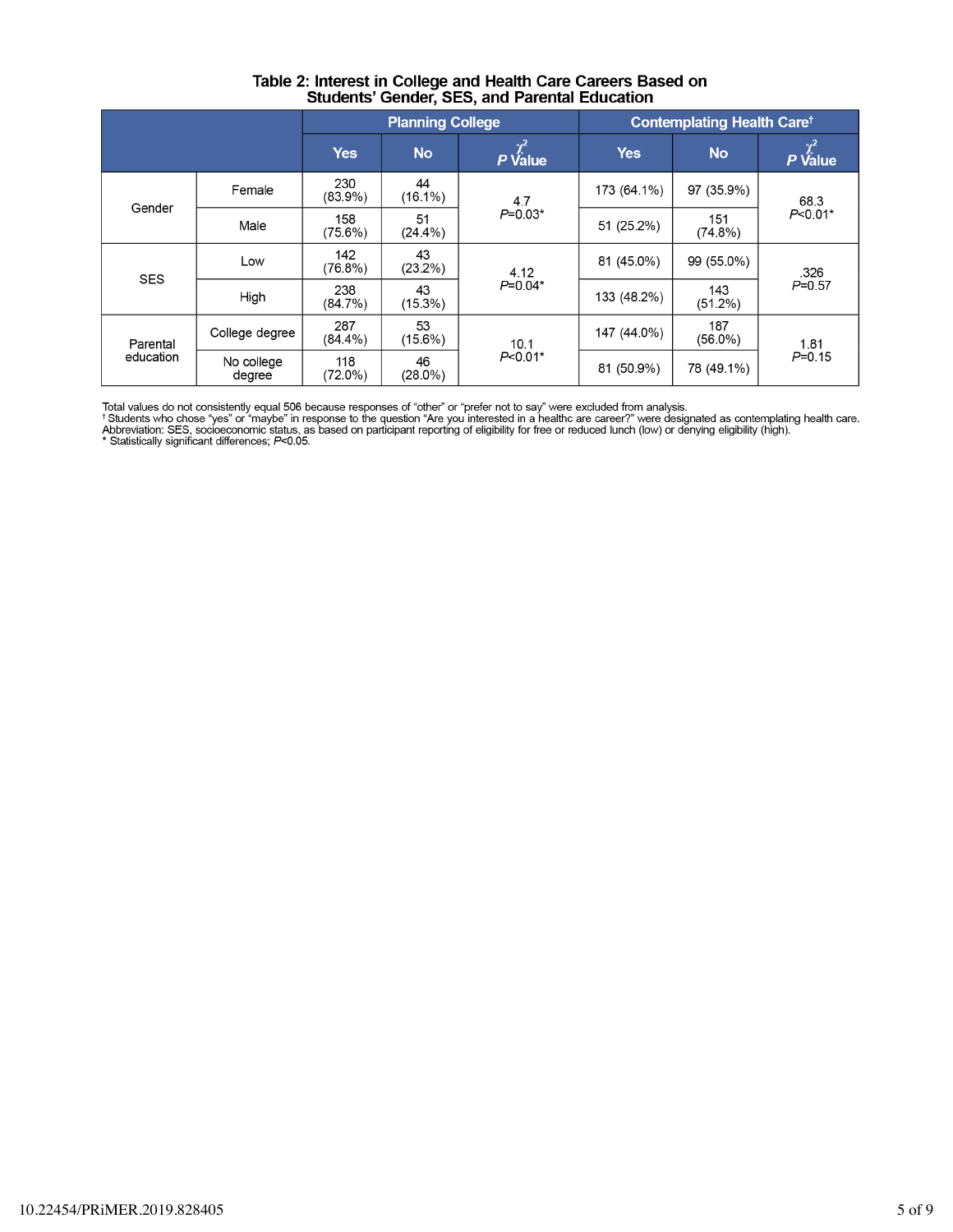# Table 3: Barriers to College and Health Care Careers: Themes and<br>Example Quotations From Rural High School Students

| Barriers to College Education: Themes and Example Quotations From Rural High School Students   |                                                                                                                                                                                                                                                                                              |  |  |
|------------------------------------------------------------------------------------------------|----------------------------------------------------------------------------------------------------------------------------------------------------------------------------------------------------------------------------------------------------------------------------------------------|--|--|
| Academic<br>concerns                                                                           | • The schooling will be very difficult and it will be hard to keep up.<br>. I struggle in certain subjects and I'm worried I won't do well in my classes.<br>• The disadvantage of having gone to a small school without large AP or Honors programs.                                        |  |  |
| Distance concerns                                                                              | • Missing home<br>• Distance, I don't want to be too far from home.<br>Having to travel long distances to a university; making it hard to visit home                                                                                                                                         |  |  |
| Financial concerns                                                                             | • The only barrier I expect to face is the debt I will owe on my education. College will be extremely expensive<br>and it's scary to consider how much it will cost.<br>• Money is tight.<br>• Getting scholarships is a major concern of mine as my parents can't pay for my education.     |  |  |
| Social concerns                                                                                | • Friends, unfamiliar ground, and stress<br>I'm used to living in a small town and moving will be a change                                                                                                                                                                                   |  |  |
| Concerns related<br>to college                                                                 | • It will be difficult to find the right college.<br>• The college application or signing up for classes                                                                                                                                                                                     |  |  |
| Specific personal<br>concerns                                                                  | Medical disorders that slow down my work will be a barrier for me.<br>My family has no enthusiasm for my success, so I wouldn't get the support I need.                                                                                                                                      |  |  |
| Barriers to Health Care Careers: Themes and Example Quotations From Rural High School Students |                                                                                                                                                                                                                                                                                              |  |  |
| Academic<br>concerns during<br>training                                                        | I may have trouble disciplining myself to study and put time into my work in college since I find school<br>currently to be very easy.<br>. I am going to have to get a job, so studying and focusing solely on my education will be impossible.                                             |  |  |
| Financial concerns                                                                             | • Money; the cost of schooling for health care careers is higher than most other careers because you usually<br>go to school longer depending on what exactly you want to go into.                                                                                                           |  |  |
| Concerns about<br>the career                                                                   | • Dealing with gross things you don't want to deal with, but is part of your job<br>• Deaths of patients, sad stories, and long work hours<br>Seeing things that will scar or hurt you                                                                                                       |  |  |
| Time concerns                                                                                  | • The many years of schooling involved                                                                                                                                                                                                                                                       |  |  |
| Specific personal<br>concerns                                                                  | • Adjusting to the atmosphere; there are going to be a lot more people than I am used to.<br>• I won't really be able to have a relationship with any of my professors like I have with my high school<br>teachers and this is going to take some getting used to.<br>• The risk of failure. |  |  |
| Difficult to enter<br>program                                                                  | • I think that nurse practitioner schools will be very competitive so I'm expecting to face some obstacles in<br>entering further schooling.                                                                                                                                                 |  |  |
| Lack of job security                                                                           | • Location, there are no labs near here so it will be hard to find a job, even if I have to move.<br>• The availability of a job                                                                                                                                                             |  |  |
| Rural area                                                                                     | • The distance to school<br>Being from a small town [is a barrier].<br>$\bullet$                                                                                                                                                                                                             |  |  |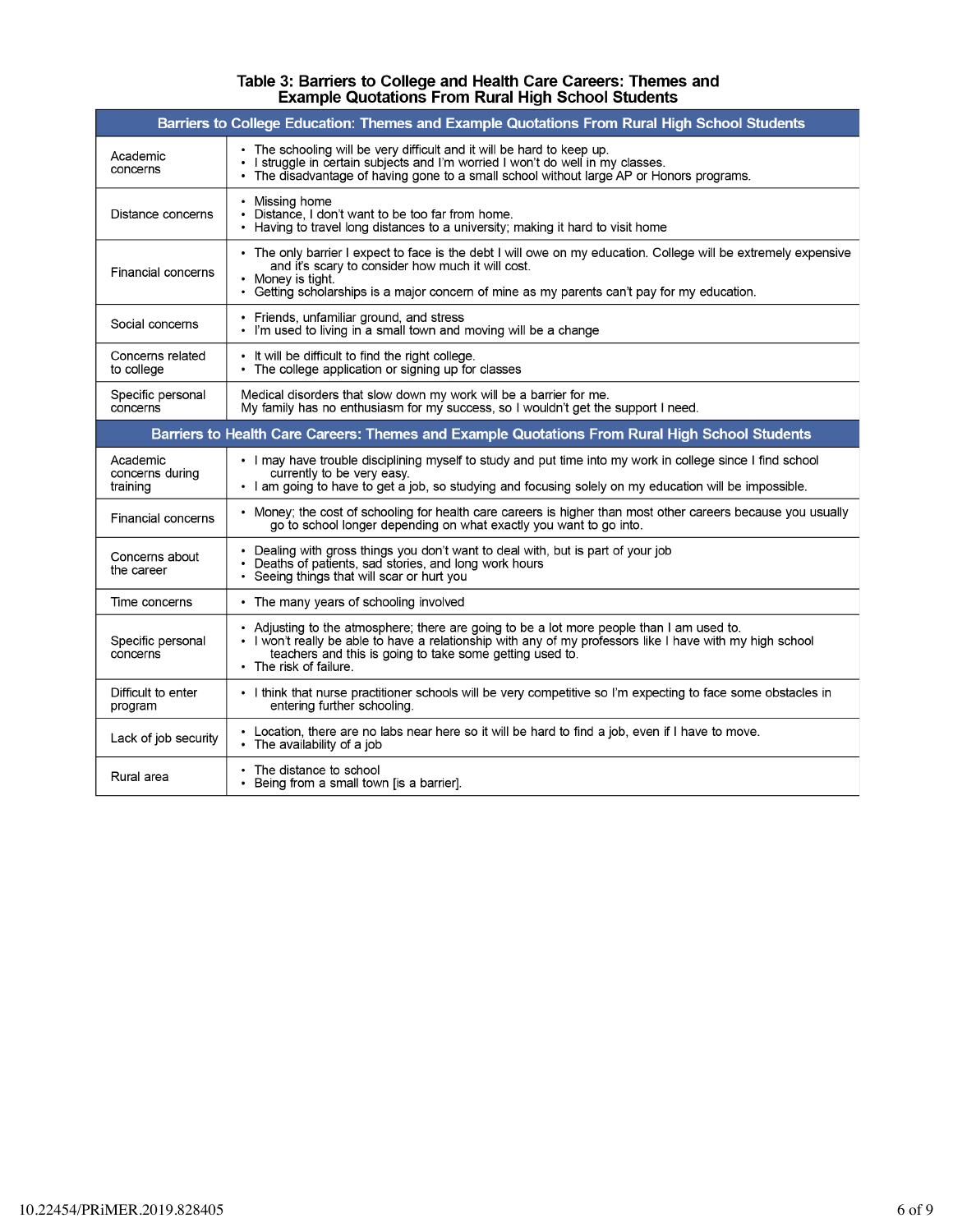

## Figure 1: Categories of Barriers to Postsecondary Education and Frequency of

#### Figure 2: Categories of Barriers to Health Care Careers and Frequency of Comments per Category, as Described by Rural High School Students



Acknowledgments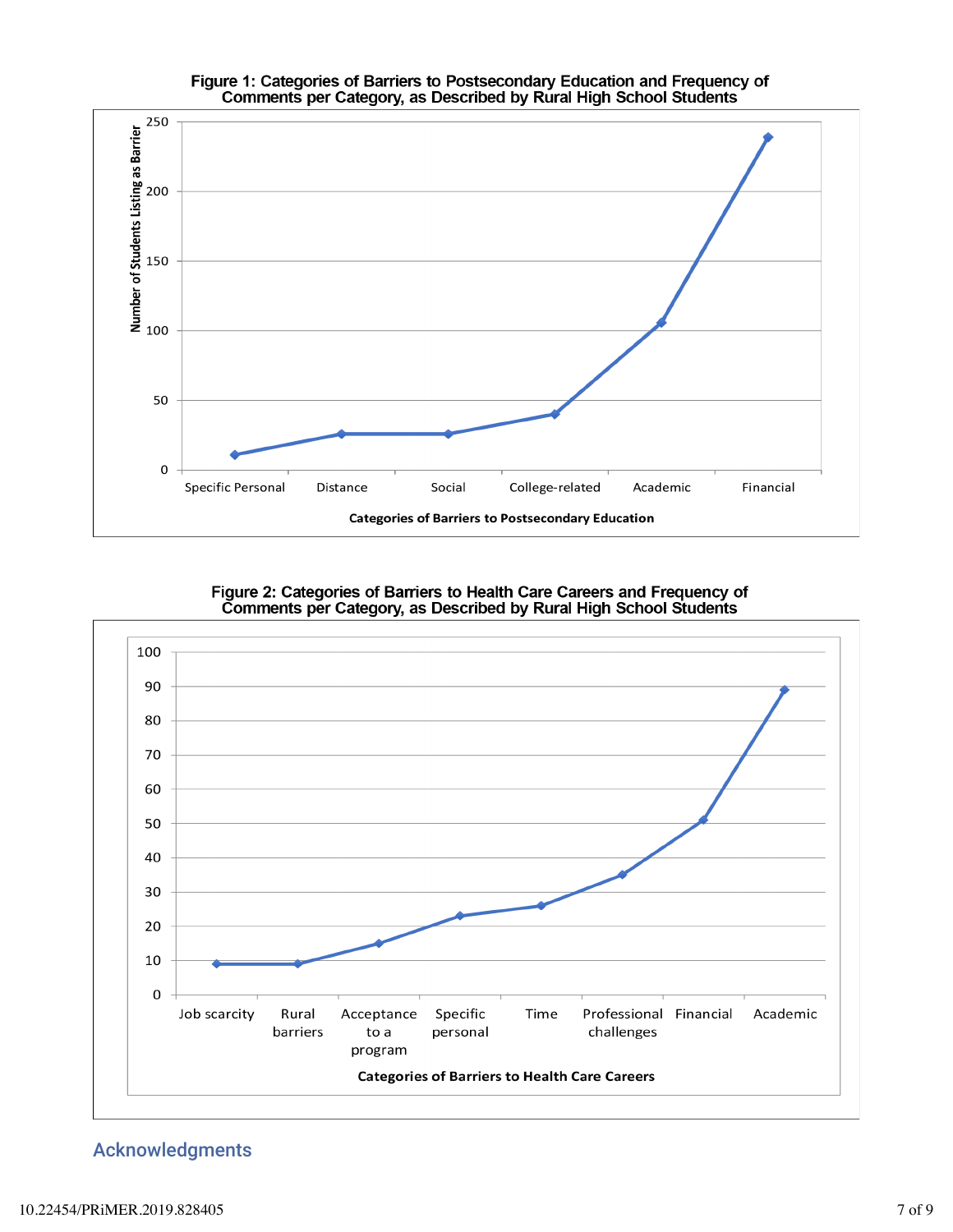#### **Presentations:**

- 1. Family Medicine Midwest Conference, October 8, 2017, Rosemont, IL. (Poster Presentation)
- 2. National Rural Health Association Annual Rural Health Conference, May 10, 2017, San Diego, CA. (Poster Presentation)
- 3. Society of Teachers in Family Medicine Annual Spring Conference, May 7, 2017, San Diego, CA. (Poster Presentation)

## Corresponding Author

Andrea Wendling, MD East Fee Hall, 965 Fee Rd, Room A118, East Lansing, MI 48824. wendli14@msu.edu

## **Author Affiliations**

Hope H. Bauer, BS - Michigan State University College of Human Medicine

Carter B. Anderson, BS - Michigan State University College of Human Medicine

Kelly Hirko, PhD, MPH - Department of Epidemiology and Biostatistics, Michigan State University College of Human Medicine, Traverse City, MI

Andrea Wendling, MD - Michigan State University College of Human Medicine, East Lansing, MI

### References

- 1. Doescher MP, Fordyce SM, Skillman SM, Jackson E, Rosenblatt R. Persistent Primary Care Health Professional Shortage Areas (HPSAs) and Health Care Access in Rural America. WWAMI Rural Health Research Center, September 2009. http://depts.washington.edu/uwrhrc/uploads/Persistent\_HPSAs\_PB.pdf. Accessed March 7, 2018.
- 2. Phillips RL, Petterson S, Xierali I, Bazemore A, Teevan B, Bennett K, et al. Specialty and Geographic Distribution of the Phyisician Workforce: What Intuences Medical Student and Resident Choices? Washington, DC: Robert Graham Center. http://www.graham-center.org/dam/rgc/documents/publications-reports/monographsbooks/Specialty-geography-compressed.pdf. Accessed March 7, 2018.
- 3. Wilson NW, Couper ID, De Vries E, Reid S, Fish T, Marais BJ. A critical review of interventions to redress the inequitable distribution of healthcare professionals to rural and remote areas. Rural Remote Health. 2009;9(2):1060.
- Playford DE, Nicholson A, Riley GJ, Puddey IB. Longitudinal rural clerkships: increased likelihood of more 4. remote rural medical practice following graduation. BMC Med Educ. 2015;15(1):55. https://doi.org/10.1186 /s12909-015-0332-3
- 5. Brooks RG, Walsh M, Mardon RE, Lewis M, Clawson A. The roles of nature and nurture in the recruitment and retention of primary care physicians in rural areas: a review of the literature. Acad Med. 2002;77(8):790-798. https://doi.org/10.1097/00001888-200208000-00008
- 6. Ballance D, Kornegay D, Evans P. Factors that influence physicians to practice in rural locations: a review and commentary. J Rural Health. 2009;25(3):276-281. https://doi.org/10.1111/j.1748-0361.2009.00230.x
- 7. Rabinowitz HK, Diamond JJ, Markham FW, Wortman JR. Medical school programs to increase the rural physician supply: a systematic review and projected impact of widespread replication. Acad Med. 2008;83(3):235-243. https://doi.org/10.1097/ACM.0b013e318163789b
- American Academy of Physician Assistants. 2013Academy of Physicians Assistants Annual Survey 8. Report. http://kc.edu/wp-content/uploads/2015/11/2013-AAPA-annual-report.pdf. Accessed September 12, 2017.
- 9. US Department of Health and Human Services.The US Nursing Workforce: Trends in Supply and Education. Health Resource and Services Administration. https://www.ruralhealthinfo.org/pdf/nursing-workforce-nchwareport-april-2013.pdf. Accessed September 12, 2017.
- 10. Hutten-Czapski P, Pitblado R, Rourke J. Who gets into medical school? Comparison of students from rural and